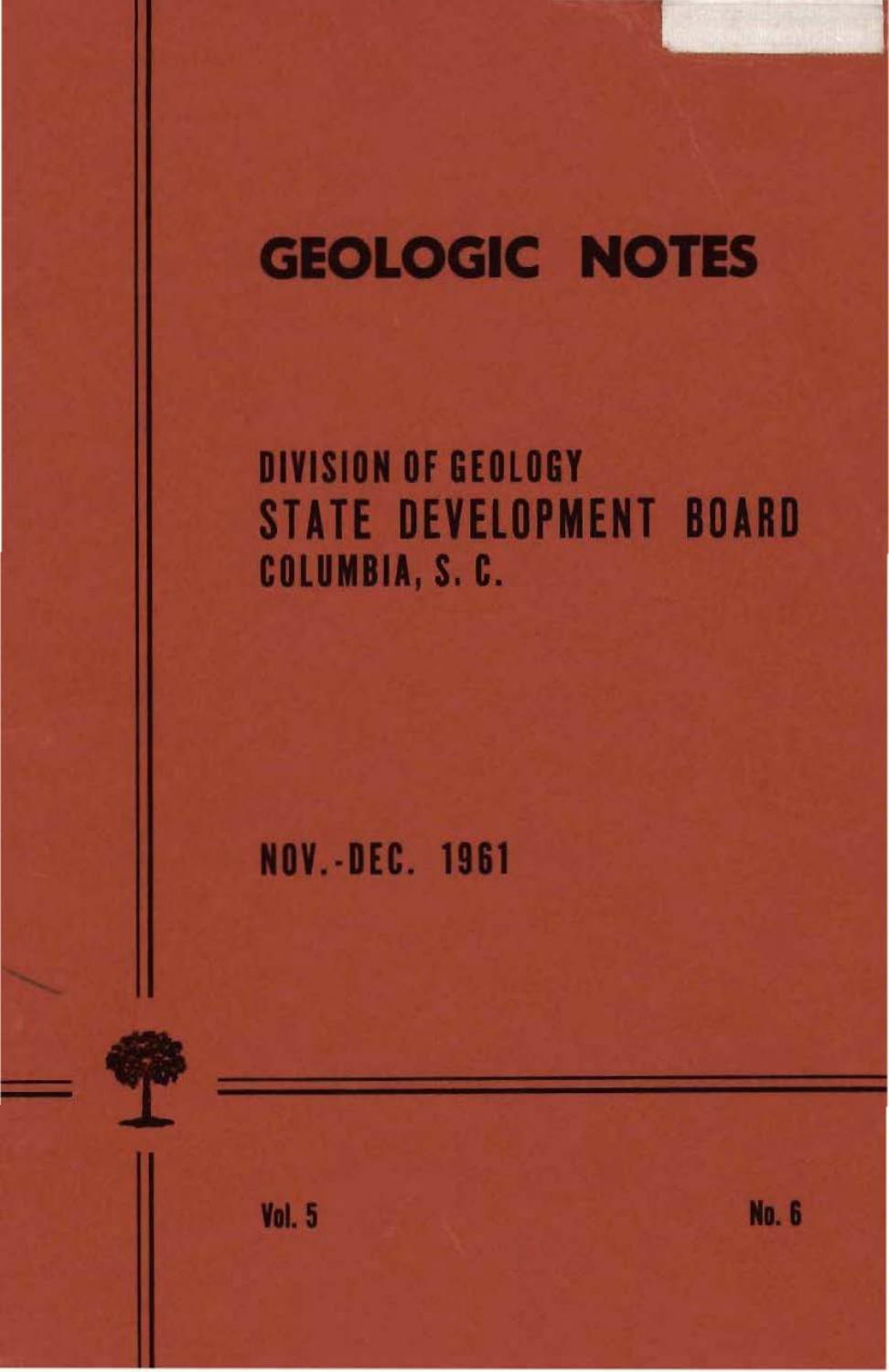| VOLUME 5 |  |  | NOVEMBER - DECEMBER 1961 |  | NUMBER 6 |  |
|----------|--|--|--------------------------|--|----------|--|
|----------|--|--|--------------------------|--|----------|--|

### CONTENTS

| NOTES ON THE GEOLOGY AND STRUCTURE OF OCONEE COUNTY,<br>SOUTH CAROLINA. BY CHARLES J. CAZEAU  89-91                            |    |
|--------------------------------------------------------------------------------------------------------------------------------|----|
| HISTORIC MAP LINKS PROGRESS IN GEOLOGY. BY L. L.                                                                               |    |
| COMMON CLAYS OF THE COASTAL PLAIN OF SOUTH CAROLINA.<br>BY G. C. ROBINSON, B. F. BUIE, & H. S.<br>JOHNSON, JR. $(ABSTRACT)$ 97 |    |
| GEOLOGY OF THE FORT JACKSON NORTH QUADRANGLE, S. C.<br>BY W. K. POOSER AND H. S. JOHNSON, JR.<br>(ABSTRACT).                   | 98 |

 $\cdot$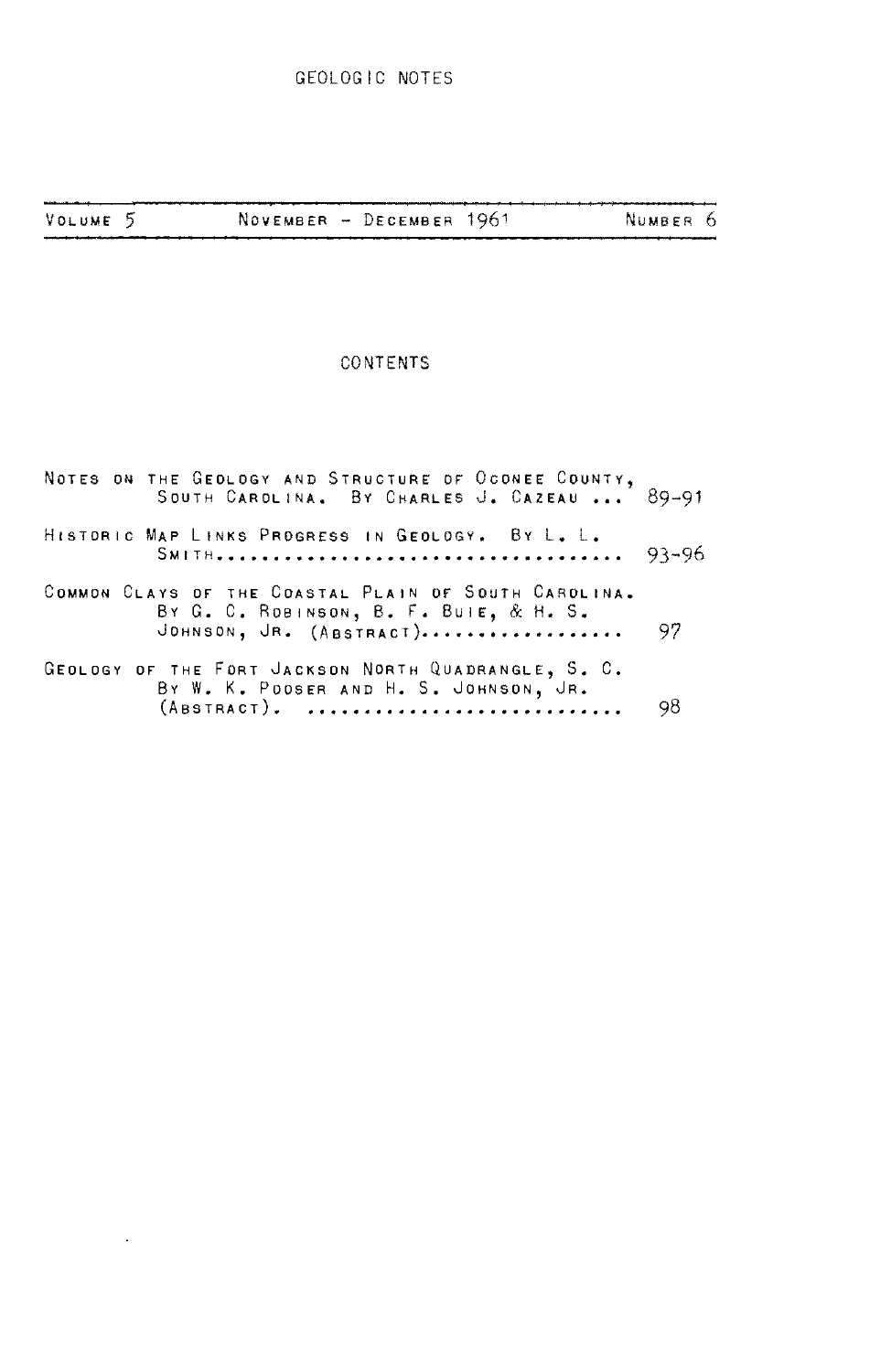#### **ERRATA**

THE FOLLOWING ADDITIONS AND CORRECTIONS SHOULD BE MADE IN THE JULY-AUGUST 1961 ISSUE OF GEOLOGIC NOTES:

- $(1)$ FOLLOWING PAGE  $44. - -$ The scale of Figure 1  $1s$  1" = 1.97 MI.
- (2) PAGES 43-50. -- FOR MEAN SIZE, READ MEDIAN DIAMETER. FOR CLAY, READ CLAY AND SILT.<br>PAGE 45, LINE 30. -- FOR 4.5, READ 0.8.
- (3)
- $(4)$ PAGE 45, LINE 36. -- FOR <mark>AND</mark>, READ <u>TO</u>.<br>PAGE 45, LINE 43. -- FOR THE SENTENCE
- $(5)$ BEGINNING <u>KURTOSIS</u>, READ <u>KURTOSIS VALUES</u><br><u>ARE APPROXIMATELY 0.25</u>.<br>Page 46, LINE 15. -- Sentence should read
- (6) SKEWNESS DECREASES FROM APPROXIMATELY 1.4 TO ABOUT 1.00.
- (7) PAGE 46, LINE 16. -- FOR THE SENTENCE BEGINN-<br>Ing The Kurtosis, Read Kurtosis Ranges From 0.11 TO 0.21.
- (8) FOLLOWING PAGE 46, FIGURE 3.--FOR BEACH FACIES,<br>CHANGE SKEWNESS TO 0.8, KURTOSIS TO 0.25. FOR LAGOON FACIES, CHANGE SKEWNESS TO 1.0, KURTOSIS TO 0.21.
- (9) NOTE. -- ALL SAMPLES WERE DRY SIEVED.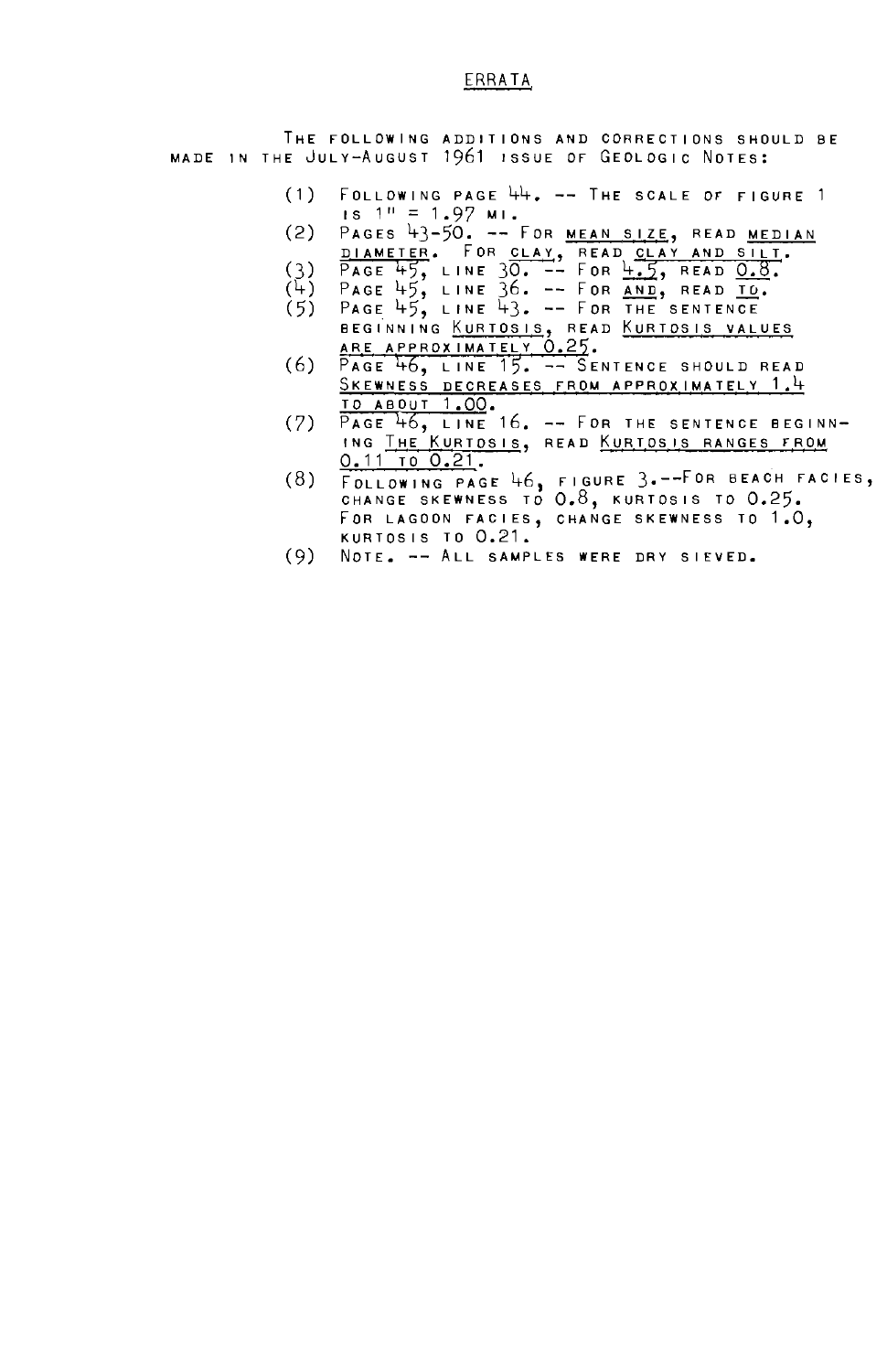#### NOTES ON THE GEOLOGY AND STRUCTURE OF OCONEE COUNTY, SOUTH CAROLINA

**B**Y

CHARLES J. CAZEAU<sup>1/</sup>

#### INTRODUCTION

THE PURPOSE OF THIS NOTE IS TO PRESENT SOME PRELIMI-NARY RESULTS ON THE GENERAL GEOLOGY AND STRUCTURAL FEATURES IN OcONEE COUNTY BASED ON OBSERVATIONS MADE BY THE WRITER DURING THE SUMMER OF 1961. THE GEOLOGIC MAPPING OF OCONEE COUNTY BY RECONNAISSANCE METHODS IS ONE OF SEVERAL PROJECTS BEING CON-DUCTED UNDER THE SPONSORSHIP OF THE DIVISION OF GEOLOGY, SOUTH CAROLINA STATE DEVELOPMENT BOARD. No DETAILED INVESTIGATIONS HAVE BEEN MADE PREVIOUSLY IN THE COUNTY WITH THE EXCEPTION OF<br>Shufflebarger's study (1961) of the Poor Mountain area west OF THE TOWN OF WALHALLA. THE ROCKS IN THE COUNTY ARE DOMI-NANTLY OF METASEDIMENTARY ORIGIN.

#### LOCATION

OCONEE COUNTY IS THE WESTERNMOST COUNTY IN SOUTH CAROL INA. IT IS BOUNDED ON THE WEST AND SOUTHWEST BY THE CHATTOOGA AND TUGALOO RIVERs, WHICH SEPARATE IT FROM GEORGIA, AND ON THE NORTH BY THE NORTH CAROLINA STATE LINE. PiCKENS AND ANDERSON COUNTIES LIE TO THE EAST AND SOUTHEAST RESPECTIVE-LY. SUMTER NATIONAL FOREST LANDS OF THE BLUE RIDGE PHYSIO-GRAPHIC PROVINCE OCCUPY APPROXIMATELY THE NORTHWESTERN THIRD OF THE COUNTY.

#### GENERAL GEOLOGY

FIVE MAJOR ROCK ZONES, OR BELTS, APPEAR TO EXIST IN THE COUNTY, GENERALLY TRENDING NORTHEAST-SOUTHWEST (FIGURE 1).

#### MICA GNEISS ZONE

THIS ZONE OCCUPIES THE MOST NORTHWESTERLY PORTION OF THE COUNTY, ADJACENT TO THE CHATTOOGA RIVER, AND COINCIDES WITH THE BLUE RIDGE BELT (OVERSTREET AND BELL, 1961). THE MAXIMUM WIDTH OF THIS BELT IS FOUR MILES. ROCK TYPES IN THE AREA ARE QUITE VARIABLE, POSSESSING PROBABLY THE GREATEST HETEROGENEITY OF THE FIVE MAJOR ZONES. IN ADDITION TO MICA GNEISS, A DOMINANT ROCK TY<mark>PE, EX</mark>POSURES OCCUR OF BIOTITE AND<br>HORNBLENDE GNEISS, SCHISTS OF VARYING CHARACTER, GRANITE GNEISS, AND AUGEN GNEISS. IN THE NORTHERN PART OF THE COUNTY THE

1/ DEPARTMENT OF CHEMISTRY AND GEOLOGY, CLEMSON COLLEGE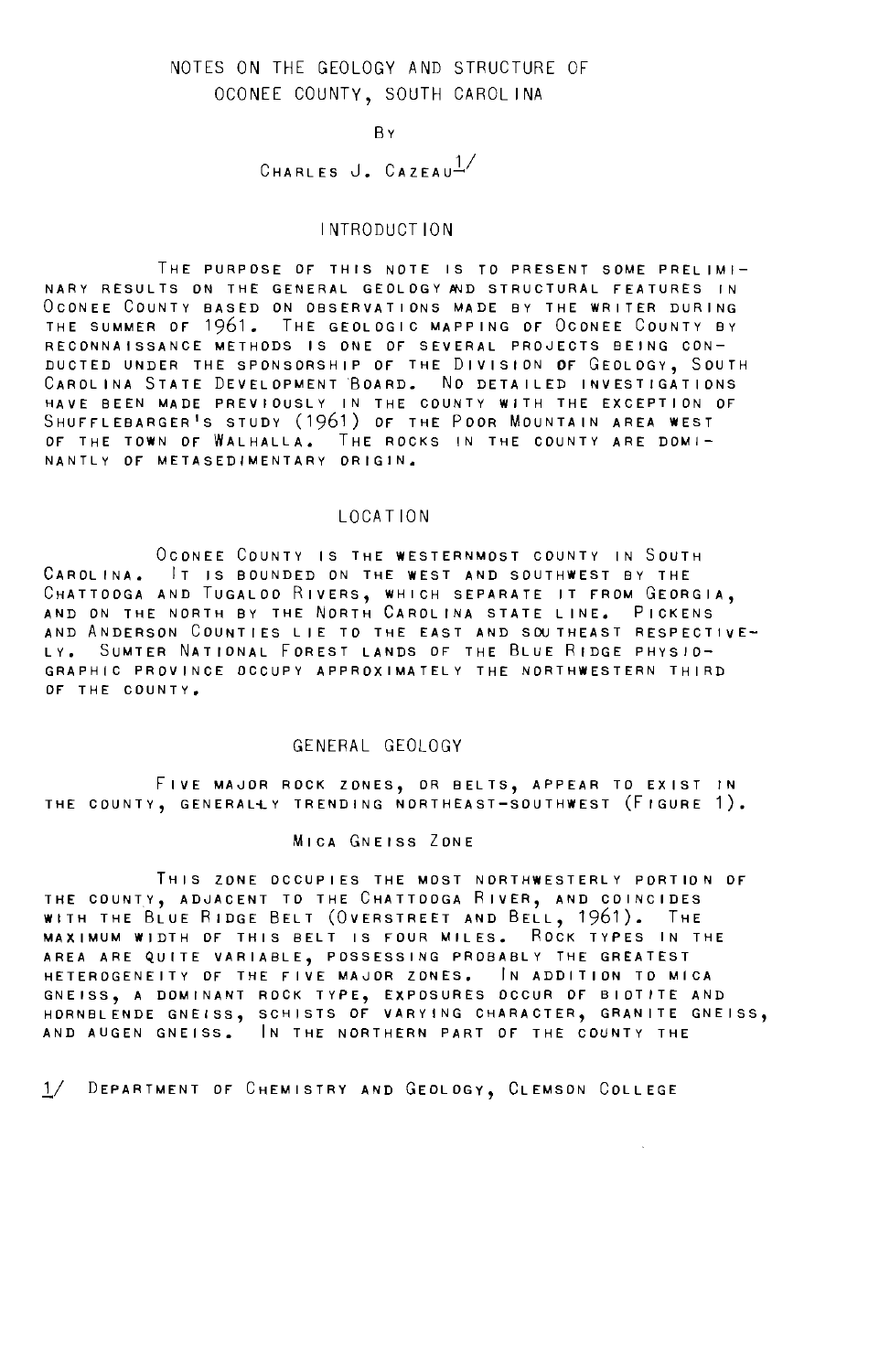WHITESIDE GRANITE EXTENDS SOUTHWARD ABOUT FIVE MILES, LYING BETWEEN THE MICA GNEISS ZONE AND THE ADJOINING BREVARD BELT. OVER THIS DISTANCE THE WHITESIDE GRANITE NARROWS CONSIDER-ABLY AND DISAPPEARS AGAINST THE BREVARD BELT.

#### BREVARD BELT

THIS BELT CROSSES THE TUGALOO RIVER FROM GEORGIA AND FOLLOWS A RATHER PERSISTENT NORTHEASTERLY COURSE ACROSS THE COUNTY AND INTO NORTH CAROLINA. IT ATTAINS A MAXIMUM WIDTH OF ABOUT THREE MILES BUT NARROWS SOMEWHAT TO THE NORTH. THE SOUTHERN PORTION OF THE BREVARD BELT IS CHARACTERIZED BY AN INDURATED GRAPHITIC SCHIST; FURTHER TO THE NORTHEAST, POOR-LY LITHIFIED RED AND GRAY MICA SCHISTS PREDOMINATE.

#### AUGEN GNEISS ZONE

A COARSE GRANITOID GNEISS WITH PROMINENT AUGEN OF WHITE MICROCLINE TYPIFIES THE NORTHEASTERN PART OF THIS ZONE. THIS IS THE SAME LITHOLOGY MAPPED BY C. Q. BROWN IN PICKENS COUNTY (REPORT IN PREPARATION) AND IS EQUIVALENT TO THE HENDERSON GRANITE OF NORTH CAROLINA. SOUTHWEST ALONG STRIKE THE COARSE AUGEN GNEISS GRADES INTO A FINE GRAINED PHASE OF AUGEN GNEISS WHICH IS RATHER SCHISTOSE, WITH AUGEN EITHER RE-DUCED IN SIZE OR ABSENT.

#### INJECTION ZONE

THIS ZONE CONSISTS OF DARK GRAY HORNBLENDE GNEISS POSSESSING DISTINCT COMPOSITIONAL BANDING. THE HORNBLENDE GNEISS GRADES INTO OR INTERFINGERS WITH ZONES OF GRANITE GNEISS THAT APPEARS INTRUSIVE. SOUTHWARD ALONG STRIKE THE AMOUNT OF GRANITE DR GRANITE GNEISS INCREASES. IT IS HIGHLY VARIABLE IN TEXTURE, RANGING FROM FINE TO COARSE GRAINED, WITH DISTINCT AS WELL AS POORLY DEFINED FOLIATION.

#### BIOTITE GNEISS ZONE

THIS IS THE MOST SOUTHEASTERLY ZONE IN THE COUNTY AND CONSISTS OF APPRECIABLE AMOUNTS OF REDDISH MICA SCHIST IN ADDITION TO THE BIOTITE GNEISS. IN PLACES, THE BIOTITE GNEISS IS GRANITOID AND SUPERFICIALLY RESEMBLES GRANODIORITE. SUB-ORDINATE AMOUNTS OF HORNBLENDE GNEISS ARE PRESENT.

#### **STRUCTURE**

STRUCTURAL ELEMENTS SHOWN IN FIGURE 1 WERE DELINEAT-ED PRINCIPALLY FROM SEVERAL HUNDRED STRIKE AND DIP MEASURE-MENTS OF FOLIATION. THE FOLIATION DIPS WITHIN THE MICA GNEISS AND BREVARD ZONES ARE REMARKABLY UNIFORM, DIPPING SOUTHEAST AND STRIKING NORTHEAST. LOCAL STEEPENING OF THESE DIPS TO AS MUCH AS 600 OCCURS WITHIN THE BREVARD BELT.

Two MAJOR GROUPS OF FLEXURES OCCUR WITH AXES ORIENTED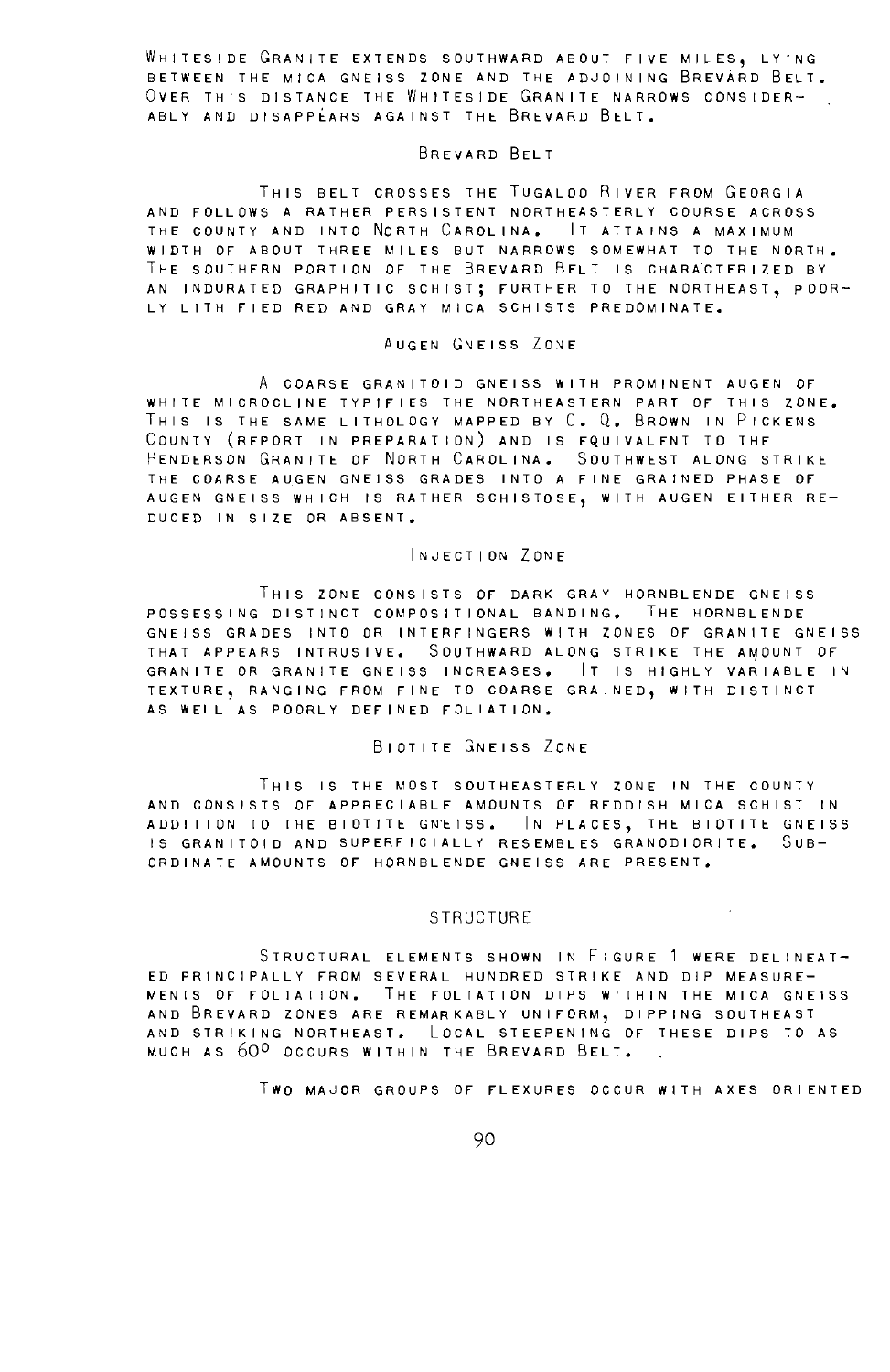MAINLY NORTHEAST. ONE SUCH GROUP OCCUPIES THE AUGEN GNEISS ZONE AND PORTIONS OF THE BREVARD BELT; THE OTHER GROUP IS MORE CLOSELY CONCENTRATED AND IS CONFINED TO THE INJECTION ZONE. THE SOUTHEASTERN FLANKS OF THESE FLEXURES CONTAIN THE MORE GENTLE DIPS.

IN CONTRAST TO THE NORTHEAST TRENDING FOLDS. A THIRD GROUP IS PRESENT IN THE SOUTHEASTERN PART OF THE COUNTY WHICH GENERALLY TREND EAST-WEST AND NORTHWEST-SOUTHEAST, MORE OR LESS PERPENDICULAR TO THE OTHER FLEXURE GROUPS. THIS AREA IS OCCUPIED BY BIOTITE GNEISS AND LITHONIA-TYPE GRANITE GNEISS. THE FOLDS OF THIS GROUP HAVE BEEN INTERPRETED AS CROSS-FOLDS. IT IS POSSIBLE THAT THEY MAY BE EXTENSIONS OF FOLDS MAPPED BY GRANT (1958) IN HART COUNTY, GEORGIA.

ALSO OF INTEREST IS A DISTINCT, NEARLY HOR'IZONTAL, NORTHEAST-TRENDING, CATACLASTIC(?) LINEATION PRESENT IN THE FINE GRAINED PHASE OF THE AUGEN GNEISS. THE TENDENCY OF THE FINE GRAINED GNEISS TO WEATHER INTO SLIVERS OR ROD-LIKE CHIPS APPEARS TO DEPEND UPON THE DEGREE OF DEVELOPMENT OF THIS LINEA-TION.

#### BREVARD CONTACT ZONE

THE NATURE OF THE CONTACT ZONE ON THE NORTHWEST AND SOUTHEAST SIDES OF THE BREVARD BELT IN THE NORTHERN PART OF THE COUNTY IS QUITE DIFFERENT. ALONG THE SOUTHEASTERN SIDE OF THE BREVARD THE CONTACT IS CHARACTERIZED BY A REPETITION OF BREVARD-TYPE MICA SCHIST AND FINE GRAINED AUGEN GNEISS IN ALTERNATING SEQUENCE. NO SHARP CONTACT IS INDICATED. ON THE NORTHWEST, HOWEVER, THE BREVARD SCHIST IS ABRUPTLY IN CONTACT WITH THE WHITESIDE GRANITE. THIS IS PARTICULARLY NOTICEABLE IN ROAD CUTS ALONG COUNTY ROAD 171 BETWEEN SALEM AND THE NORTH CAROLINA STATE LINE.

THE PRESENCE OF NORTH-SOUTH TRENDING FLEXURES IN THE WHITESIDE GRANITE IN OCONEE COUNTY (FIGURE 1) AND THE ABRUPT CONTACT OF THIS LITHOLOGY WITH THE BREVARD BELT SUGGEST THE POSSIBILITY OF LARGE SCALE SHEARING IN THIS ZONE. DETAILED MAPPING IN THE AREA SHOULD YIELD FRUITFUL DATA.

#### **REFERENCES**

GRANT, W. H., 1958, THE GEOLOGY OF HART COUNTY, GEORGIA: GEORGIA GEOL. SURVEY, BULL. 67, 75 P. OvERSTREET, W. C., AND BELL, HENRY I I I, 1961, GEOLOGIC RE-LATIONS INFERRED FROM THE PROVISIONAL GEOLOGIC MAP OF THE CRYSTALLINE ROCKS OF SOUTH CAROLINA: GEOLOGIC<br>NOTES, DIV. OF GEOL., STATE DEVELOPMENT BOARD, V. 5, NO.3, P. 39-41.<br>Shufflebarger, T. E., Jr., 1961, Notes on relationships of

PIEDMONT METASEDIMENTARY ROCKS WITH EMPHASIS ON THE POOR MOUNTAIN-CHAUGA RIVER AREA, OcONEE COUNTY, S.C.: GEOLOGIC NOTES, Dlv. OF GEOL., STATE DEVEL. BOARD,  $v. 5, r. 31 - 38.$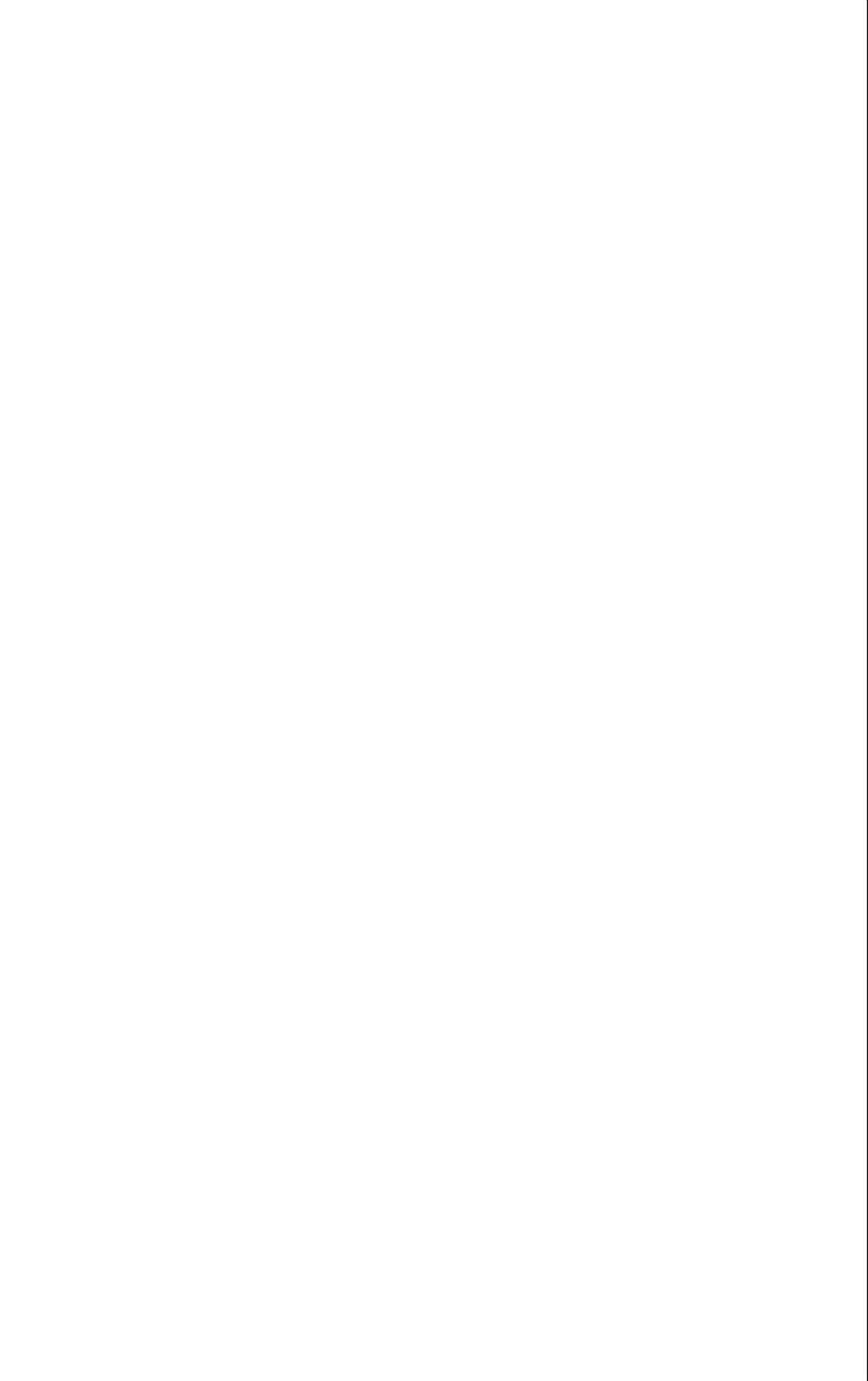BY L. L.  $S$ MITH $^{1/}$ 

GEOLOGISTS, OF ALL SCIENTISTS, ARE ESPECIALLY TRAIN-ED TO EVALUATE PROPERLY THE ELEMENT OF TIME, YET WE ARE OFTEN PRONE TO CONSIDER CERTAIN CURRENT CONCEPTS AND TECHNIQUES AS BEING RECENT DEVELOPMENTs' WHEREAS INVESTIGATION MAY REVEAL THAT THEIR SEEDS WERE SOWN IN THE EARLY STAGES OF THE GROWTH OF OUR SCIENCE,

GEOLOGIC MAPPING IN SOUTH CAROL INA IS BEING ACCELERAT-ED, SOME OF IT COVERING PRACTICALLY VIRGIN AREAS AND SOME OF IT INVOLVING REFINEMENTS OF EARLIER FIELD WORK, UNIVERSITY OF SOUTH CAROLINA GEOLOGISTS, AND OTHERS, WITH THE SPONSORSHIP AND COOPERATION OF THE DIVISION OF GEOLOGY OF THE STATE DEVELOP-MENT BOARD ARE UNRAVELLING THE DIFFICULT GEOLOGY OF CERTAIN SECTIONS OF THE PIEDMONT AND COASTAL PLAIN; AND GEOLOGIC MAPS OF THESE AREAS WILL BE PREPARED FOR PUBLICATION IN THE NEAR FUTURE,

IN THE LIGHT OF SUCH ACTIVITIES AN ANCIENT, TIME-WORN GEOLOGICAL MAP OF THE STATE OF NEW YORK, LONG BURIED IN THE FILES OF THE DEPARTMENT OF GEOLOGY AND GEOGRAPHY AT THE UNIVERSITY BUT NOW RESTORED AND PLACED ON DISPLAY IN THE McKISSICK LIBRARY, ASSUMES UNUSUAL INTEREST. THIS MAP, THE FIRST OF ITS KIND EVER TO BE PREPARED, WAS PUBLISHED IN 1843<br>Along With a lengthy report written by the famous geologist JAMES HALL,

THE NEW YORK ASSEMBLY IN 1836 AUTHORIZED A GEOLOGICAL SURVEY OF THE STATE WITH HALL AS ITS DIRECTOR, IN ORDER TO HASTEN THE PROGRESS OF SO GREAT A TASK, THE STATE WAS DIVIDED INTO FOUR SECTIONS WITH A REPUTABLE GEOLOG 1ST IN CHARGE OF EACH, ONE OF THESE MEN WAS LARDNER VANUXEM WHO ALREADY HAD GAINED CONSIDERABLE RECOGNITION FOR HIS WORK IN SOUTH CAROLINA AND ALABAMA,

VANUXEM, A NATIVE OF PHILADELPHIA AND TRAINED AT THE PARIS SCHOOL OF MINES, CAME TO SOUTH CAROLINA IN 1824 TO ACCEPT AN APPOINTMENT AS PROFESSOR OF GEOLOGY AND MINERALOGY AT THE SOUTH CAROLINA COLLEGE, IN THIS POSITION HE SUCCEEDED THOMAS COOPER WHO HAD BEGUN GIVING COURSES IN GEOLOGY IN 1819 AND RELINQUISHED SUCH DUTIES ONLY AFTER BECOMING PRESIDENT OF THE COLLEGE, COOPER SHARED WITH JAMES SILLIMAN AT YALE THE DISTINCTION OF BEING THE FIRST IN AMERICA TO TEACH THIS SUBJECT,

BESIDES HIS TEACHING SALARY, VANUXEM WAS ASSIGNED AN ADD IT IONAL \$500.00 WITH THE REQUEST THAT HE TOUR THE STATE DUR-ING COLLEGE RECESSES AND STUDY ITS MINERALS. RESIGNING IN 1826

1/ DEPARTMENT OF GEOLOGY AND GEOGRAPHY, UNIVERSITY OF SOUTH CAROLINA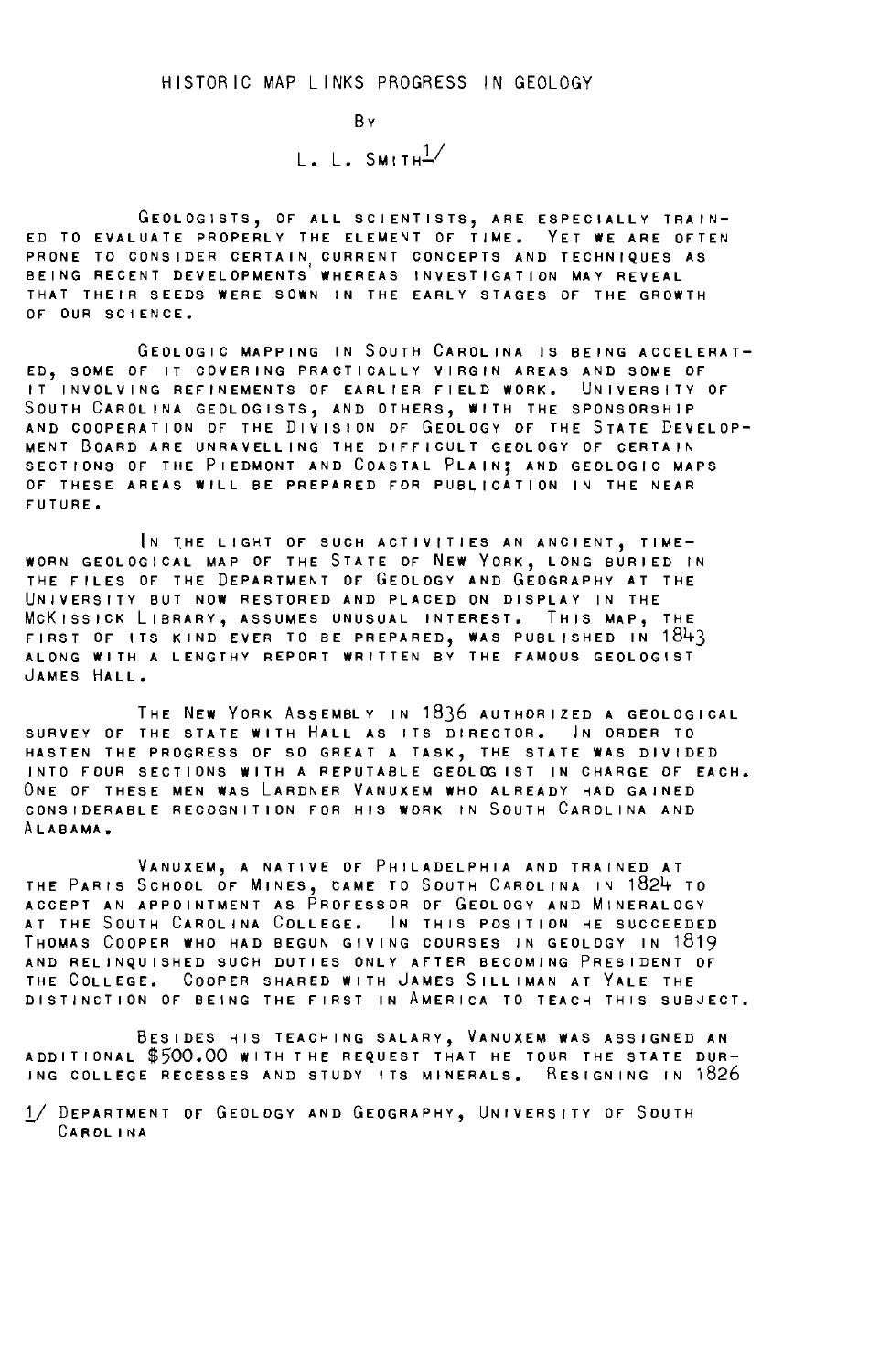TO PURSUE HIS PROFESSION ELSEWHERE, THE ONLY FRUITS OF HIS WORK LEFT BEHIND WERE A REPORT TO THE N'WSPAPERS AND SOME MINERAL SPECIMENS S'ILL TO BE FOUND IN THE UNIVERSITY GEOLOGY MUSEUM. HOWEVER, VANUXEM 1S WORK REPRESENTS THE FIRST ATTEMPTS TOWARDS GEOLOGICAL FIELD STUDIES IN SOUTH CAROLINA.

THE FIRST GEOLOGICAL SURVEY OF SOUTH CAROL INA WAS AUTHORIZED BY THE LEGISLATURE IN 1844 AND MiCHAEL TUOMEY WAS APPOINTED THE FIRST FULL-TIME STATE GEOLOGIST. AFTER GRADUAT-ING FROM RENSSALAER IN ENGINEERING, TuoMEY SPENT SOME YEARS IN NORTH CAROLINA IN THE PRACTICE OF HIS PROFESSION AND LATER TAUGHT SCHOOL IN VIRGINIA. HIS INTEREST IN GEOLOGY APPEARS TO HAVE BEEN DEVELOPED INDEPENDENTLY OF ANY FORMAL TRAINING IN THE SUBJECT. FoR FOUR YEARS TUOMEY PURSUED WITH ENTHUSIASM AND VIGOR THE TASK OF STUDYING AND RECORDING THE.GEOLOGY OF SOUTH CAROLINA; AND, JUDGING BY HIS ACCOMPLISHMENTS, MOST OF HIS TIME MUST HAVE BEEN SPENT IN THE FIELD. WHEN IN 1848, HE LEFT THE STATE TO TAKE UP SIMILAR WORK IN ALABAMA, HE HAD ALREADY GAINED DISTINCTION AS AN EMINENT SCIENTIST. HIS FINAL REPORT ON THE GEOLOGY OF SOUTH CAROLINA, PUBLISHED IN 1848, WAS A CLASSIC WORK MUCH OF WHICH IS GOOD REFERENCE MATERIAL TO THIS DAY. THIS VOLUME OF NEARLY 300 PAGES WAS SUPPLEMENTED WITH A GEOLOGICAL MAP OF THE STATE. THUS THE FIRST SUCH MAP OF SOUTH CAROLINA FOLLOWED THE FAMOUS ONE OF NEW YORK STATE BY ONLY FIVE YEARS. HOWEVER, AS SHOULD BE EXPECTED, THE NEW YORK MAP REPRESENTING THE RESULTS OF SEVERAL YEARS FIELD WORK BY A TEAM OF GEOLOGISTS WAS A GREATER CONTRIBUTION TO GEOLOGY. IN FACT MANY OF THE NAMES WHICH WERE THEN APPLIED TO GROUPS OF SANDSTONE, SHALES AND LIMESTONE BECAME ESTABLISHED AND ARE STILL RETAINED TO DESIGNATE CERTAIN UNITS OF ROCKS AND PERIODS IN THE TIME SCALE. TUOMEY'S MAP BEING THE RESULT OF RAPID RECONNAISSANCE IS TODAY OF LESS INTRINSIC VALUE. YET, WHEN WE CONSIDER THAT ONE INDIVIDUAL IN SO FEW YEARS COVERED A WHOLE STATE MAKING KEEN OBSERVATIONS AND DRAWING SAGE CONCLUSIONS FROM THEM, WE ARE LED TO JUDGE HIS MAP WITH PROFOUND ADMIRATION.

SOUTH CAROLINA'S NEXT VENTURE INTO GEOLOGY CAME IN 1855 WHEN THE LEGISLATURE COMMISSIONED OSCAR LIEBER TO DIRECT A GEOLOGICAL, MINERALOGICAL AND AGRICULTURAL SURVEY OF THE STATE. OSCAR, SON OF THE RENOWNED FRANCIS LIEBER, PROFESSOR OF POLITICAL ECONOMY AT SOUTH CAROLINA COLLEGE, WAS WELL PRE-PARED FOR HIS ASSIGNMENT, HAVING SPENT THE YEARS 1848-50 STUDY-ING GEOLOGY AT GOTTINGEN AND FREIBERG IN GERMANY. IN THE FOUR YEARS AVAILABLE TO HIM BEFORE HIS WORK WAS TERMINATED BY THE OUTBREAK OF WAR, HE LEFT A RECORD WHICH STANDS AS ONE OF THE GREAT CONTRIBUTIONS TO GEOLOGY. HIS FOUR ANNUAL REPORTS WERE ACCOMPANIED BY GEOLOGICAL MAPS ON WHICH HE LOCATED ACTIVE MINES AND USED COLORS TO SHOW THE DISTRIBUTION OF THE DIFFERENT TYPES OF ROCKS UNDERLYING THE SURFACE. HE PLANNED HIS WORK ON A COUNTY-BY-COUNTY BASIS, A SYSTEM WHICH ENABLED HIM TO INCLUDE CONSIDERABLE DETAIL ON HIS FINISHED MAPS. A TOTAL OF TEN MAPS OF PiEDMONT COUNTIES WAS COMPLETED AND PUBLISHED. GOLD AND IRON MIN-ING WERE THEN IMPORTANT INDUSTRIES IN SOUTH CAROLINA AND LIEBER

 $Q_+$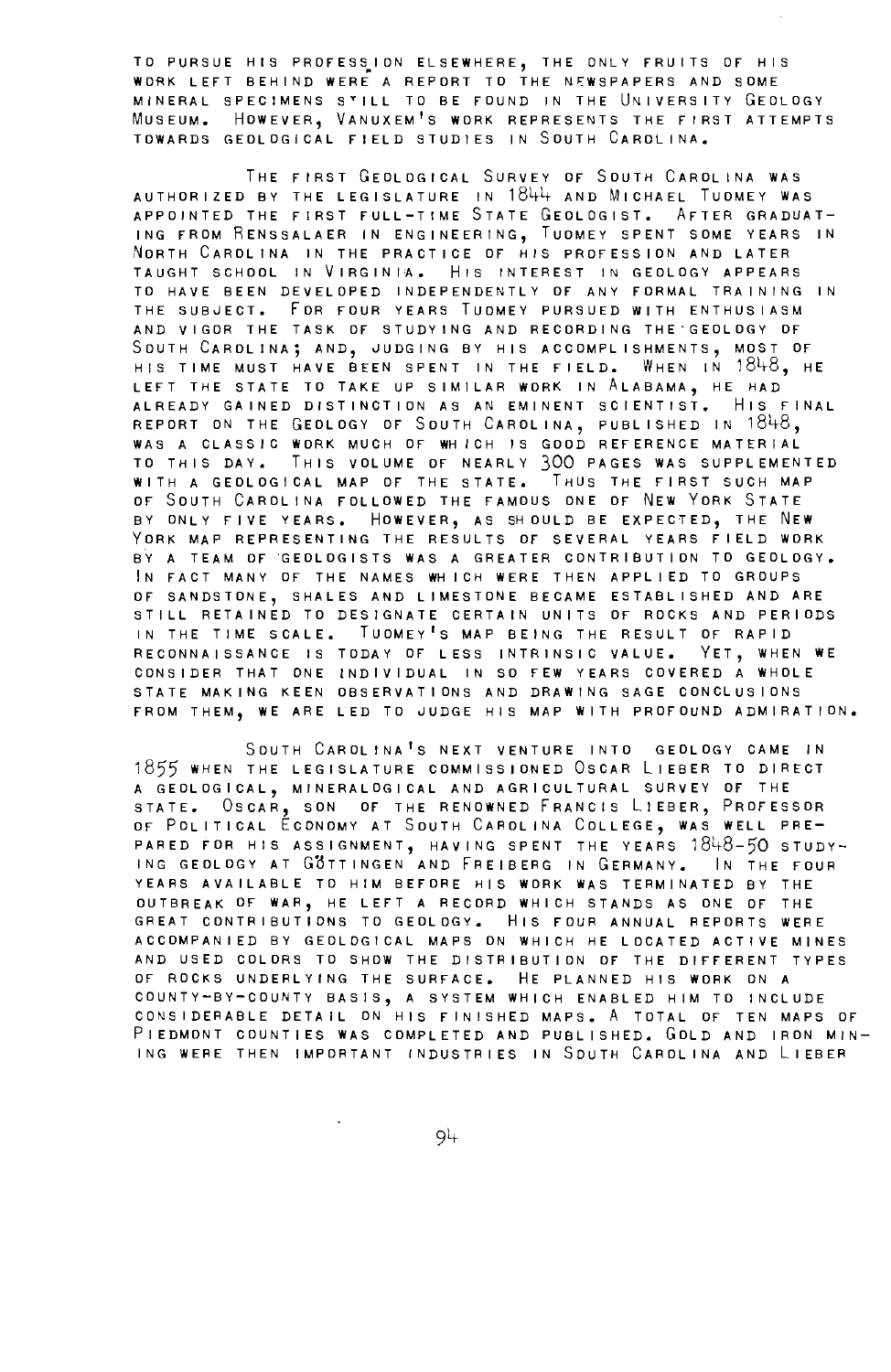MADE DETAILED STUDIES OF THESE DEPOSITS, CAREFULLY LOCATED THE MINES ON HIS MAPS, DESCRIBED THEIR ASSOCIATION WITH THE UNDERLYING ROCKS, AND CONSTRUCTED SECTIONS TO SHOW RELATIONS OF THE DEPOSITS TO THEIR ENCLOSING ROCKS.

OVER FORTY YEARS WERE TO ELAPSE BEFORE THE RING FROM THE GEOLOGIST<sup>'</sup>S HAMMER WAS AGAIN TO BE HEARD IN SOUTH CAROLINA. DUE LARGELY TO THE IMPORTANCE OF THE PHOSPHATE INDUSTRY, THE LEGISLATURE IN 1904 ACTIVATED ANOTHER GEOLOGICAL SURVEY AND APPOINTED EARLE SLOAN AS STATE GEOLOGIST. THE RE-SULTS OF SLOAN'S STUDIES WERE PUBLISHED IN A REMARKABLE VOLUME ENTITLED "CATALOGUE OF THE MINERAL LOCALITIES OF SOUTH CARO-LINA." THIS WORK IS TO THIS DAY A VERITABLE ENCYCLOPEDIA OF GEOLOGICAL INFORMATION, BUT IT CONTRIBUTEE LITTLE TOWARD FURTHERING THE WORK OF MAPPING SUBSURFACE GEOLOGY.

DURING THE 1880'S THE SOUTH CAROLINA BOARD OF AGRI-CULTURE PUBLISHED ANNUAL REPORTS DESCRIBING THE STATE'S POPULA-TION, INDUSTRIES, AND RESOURCES WITH SOME COMMENTS RELATIVE TO GEOLOGICAL FEATURES. THE REPORT OF 1883 IS SUPPLEMENTED BY A GEOLOGICAL MAP OF THE STATE (FIG. 1) WHICH WAS LATER TO BE GIVEN CONSIDERABLE PUBLICITY. THIS MAP WAS BASED LARGELY UPON THE WORK OF TUOMEY AND LIEBER TOGETHER WITH, POSSIBLY, SOME CONTRIBUTIONS BY EDMUND RUFFIN AND CHARLES V. SHEPARD. RUFFIN, AN AGRICULTURAL CHEMIST, AND SHEPARD, A MINERALOGIST AT AMHERST AND YALE, OFFERED COMMENTS UPON THE SOILS AND SOURCES OF LIMESTONE AND PHOSPHATE ROCK BUT THERE IS NO EVI-DENCE TO INDICATE THAT THEY ADDED MATERIALLY TO THE GEOLOGICAL MAP. THIS MAP, IN ADDITION TO SHOWING THE DISTRIBUTION OF TYPES OF ROCK, DIVIDES THE STATE INTO CERTAIN REGIONS WHICH LATER BECAME WIDELY USED AS GEOGRAPHIC DIVISIONS OF THE STATE. THESE ARE THE COASTAL, LOWER PINE, RED HILL, SAND HILL, PIED-MONT AND ALPINE REGIONS. THIS MAP ADDS LITTLE TO THE GEOLOGY OF THE STATE AS DEPICTED BY TUOMEY AND LIEBER. ITs SMALLER SCALE RESULTS IN LESS DETAIL THAN IS PORTRAYED ON LIEBER'S COUNTY MAPS.

THE NEW YORK STATE MAP OF 1843. TUOMEY'S MAP, AND THE GEOLOGICAL MAPS BY LIEBER, ALTHOUGH MASTERPIECES IN THEIR TIME, ARE VASTLY INADEQUATE AS JUDGED BY PRESENT-DAY STANDARDS; AND THEIR VALUE LIES LARGELY IN THEIR HISTORIC SIGNIFICANCE.

No GEOLOGICAL MAP CAN ENDURE AS A FINAL AND FINISHED PRODUCT. WITH THE GROWTH OF GEOLOGICAL SCIENCE AND WITH RE-FINEMENTS IN MAPPING, REVISIONS BECOME IMPERATIVE. TODAY GEO-LOGISTS WITH SPECIALIZED TRAINING ARE STUDYING DIFFERENT SEC-TIONS OF SOUTH CAROLINA, SEVERAL WORKING IN THE COASTAL PLAIN AND OTHERS IN THE PIEDMONT. THEIR MAPS AND ACCOMPANYING TEXTS, WHEN PUBLISHED, WILL PORTRAY DETAILS WHICH WILL AID IN ANSWER-ING QUESTIONS REGARDING OUR WATER SUPPLIES, FOUNDATION ROCKS AND MINERAL RESOURCES.

95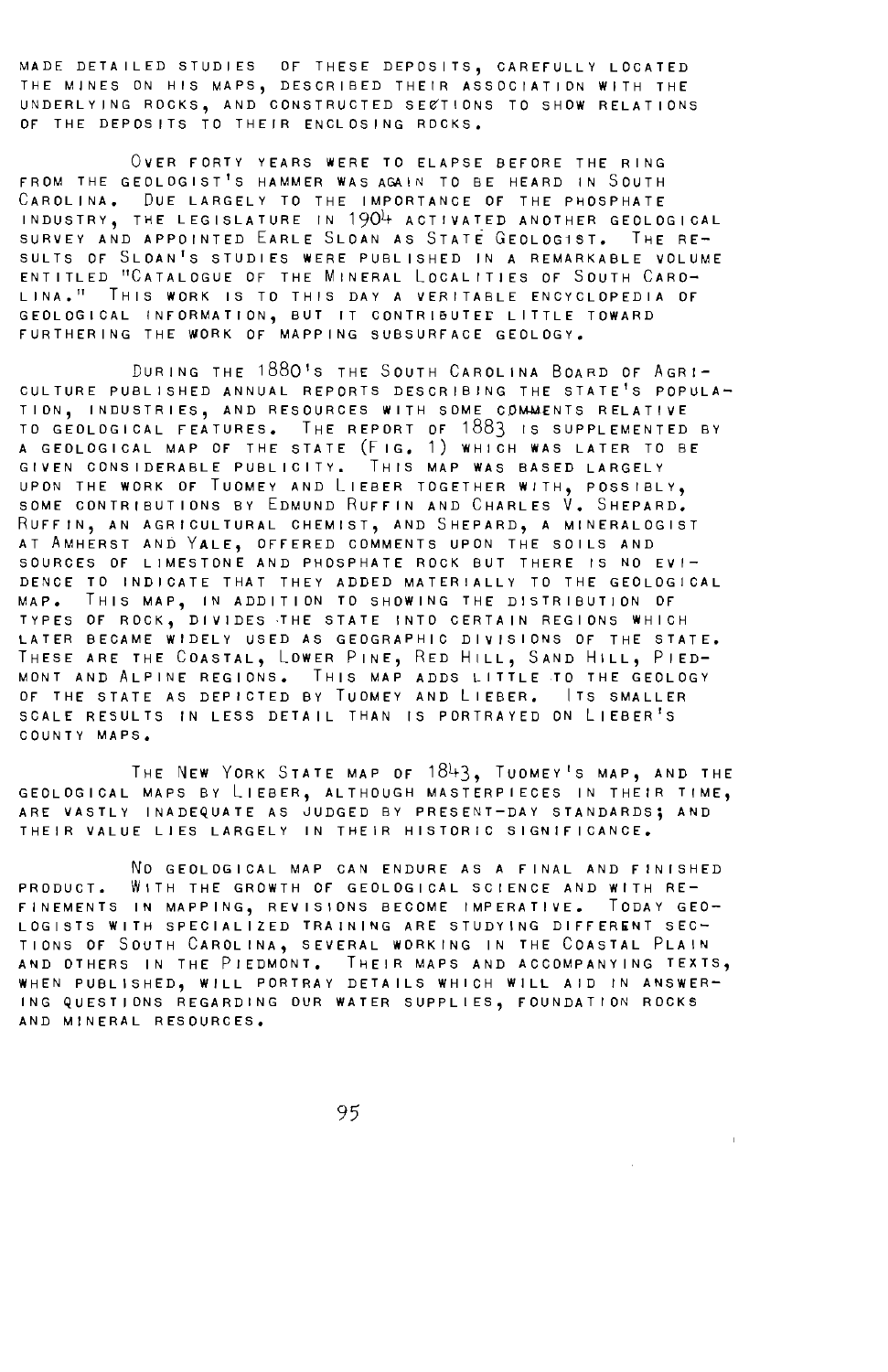#### REFERENCES

- BUTLER, A. P., 1883, SOUTH CAROLINA RESOURCES AND POPULATIONS. INSTITUTIONS AND INDUSTRIES: STATE BOARD Of AGRI-CULTURE, CHARLESTON, S. C,
- CLARKE, JOHN M,,• 1923, JAMES HALL Of ALBANY, GEOLOGiST AND PALEONTOLOGIST, 1811-1898: S. C. BISHOP , ALBANY, N. y •
- LIEBER, Oscar M., 1860, REPORT OF THE SURVEY OF SOUTH CAROLINA -<br>FOURTH ANNUAL REPORT TO THE GENERAL ASSEMBLY;<br>COLUMBIA, S. C.
- MERRILL, GEORGE P,, 19241 THE fiRST ONE HUNDRED YEARS Or AMERICAN GEOLOGY: YALE UNIVERSITY PRESS.
- TUOMEV, MICHAEL, 1848, REPORT Of THE GEOLOGY Of SOUTH CAROLINA: PRINTED AND PUBLISHED FOR THE STATE BY A. S. JOHNS-TON, COLUMBIA, S, C.

96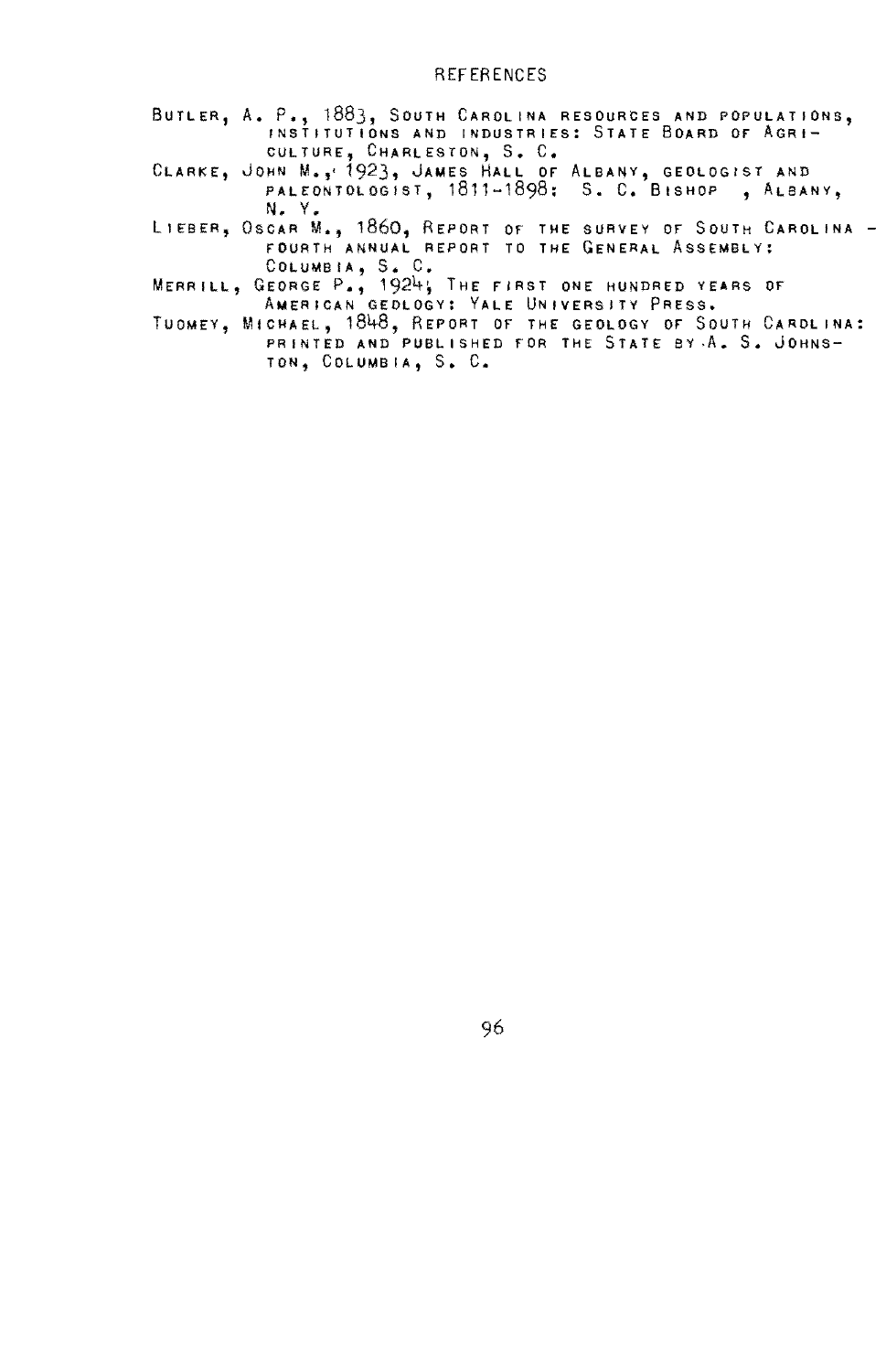COMMON CLAYS OF THE COASTAL PLAIN OF SOUTH CAROLINAl/

E:Y

G. C. ROBINSON, B. F. BUIE, & H. S. JOHNSON, JR.

#### ABSTRACT

ANNUAL PRODUCTION OF THE AMERICAN STRUCTURAL CLAY PRODUCTS INDUSTRY IS CURRENTLY VALUED AT ABOUT \$375,000,000. RAPID TECHNOLOGICAL ADVANCES ARE BEING MADE IN THIS INDUSTRY, AND INCREASINGLY STRINGENT REQUIREMENTS ARE BEING PLACED ON THE RAW MATERIALS USED.

CLAY RESOURCES OF THE SOUTH CAROLINA COASTAL PLAIN INCLUDE KAOLIN CLAYS, SILICEOUS SHALE OR <sup>It</sup>fullers earth", BENTONITE, AND COMMON CLAYS. COMMERCIAL KAOLIN DEPOSITS OCCUR IN THE TUSCALOOSA FORMATION OF UPPER CRETACEOUS AGE IN<br>THE NORTHWESTERN PART OF THE COASTAL PLAIN. SILICEOUS SHALE, OR "FULLERS EARTH" AS IT HAS BEEN CALLED, IS PRESENT IN BEDS OF EOCENE AGE IN AIKEN, LEXINGTON, CALHOUN, SUMTER, WILLIAMSBURG, AND GEORGETOWN COUNTIES. NON-SWELLING BENTONITE OCCURS OVER HUNDREDS AND POSSIBLY THOUSANDS OF ACRES IN JASPER COUNTY. COMMON BRICK CLAYS ARE PRESENT AT A GREAT MANY PLACES THROUGH-OUT THE COASTAL PLAIN.

LABORATORY INVESTIGATIONS OF  $42$  samples of clays in-DICATE THAT RESOURCES OF COMMON CLAYS SUITABLE FOR USE IN STRUCTURAL CLAY PRODUCTS ARE ABUNDANT IN THE COASTAL PLAIN OF SOUTH CAROLINA. SOME CLAYS ARE WELL SUITED FOR ALMOST THE WHOLE RANGE OF STRUCTURAL CLAY PRODUCTS. OTHER WOULD REQUIRE SELEC-TIVE MINING AND BLENDING OF MATERIALS TO OVERCOME DEFECTS.

INVESTIGATIONS OF THE EFFECT OF THE SAND CONTENT OF A CLAY ON ITS CERAMIC PROPERTIES INDICATE THAT A GREATER AMOUNT OF SAND IN THE MINUS  $48$  PLUS 100 MESH SIZE RANGE CAN BE TOLERAT-ED THAN CAN COARSER DR FINER SAND. REMOVAL OF SAND BY WASHING GREATLY INCREASES THE DRY AND FIRED S7RENGTHS OF CLAYS AND COMMONLY RESULTS IN A LOWER MATURING TEMPERATURE, REDUCED AB-SORPTION, AND SMOOTHER SURFACES AFTER FIRING.

1/ ROBINSON, G. C., BUIE, B. F., AND JOHNSON, H. S. JR.,<br>1961, COMMON CLAYS OF THE COASTAL PLAIN OF SOUTH CAROLINA:<br>BULL. 25, DIVISION OF GEOLOGY, S. C. STATE DEVELOPMENT BOARD, COLUMBIA.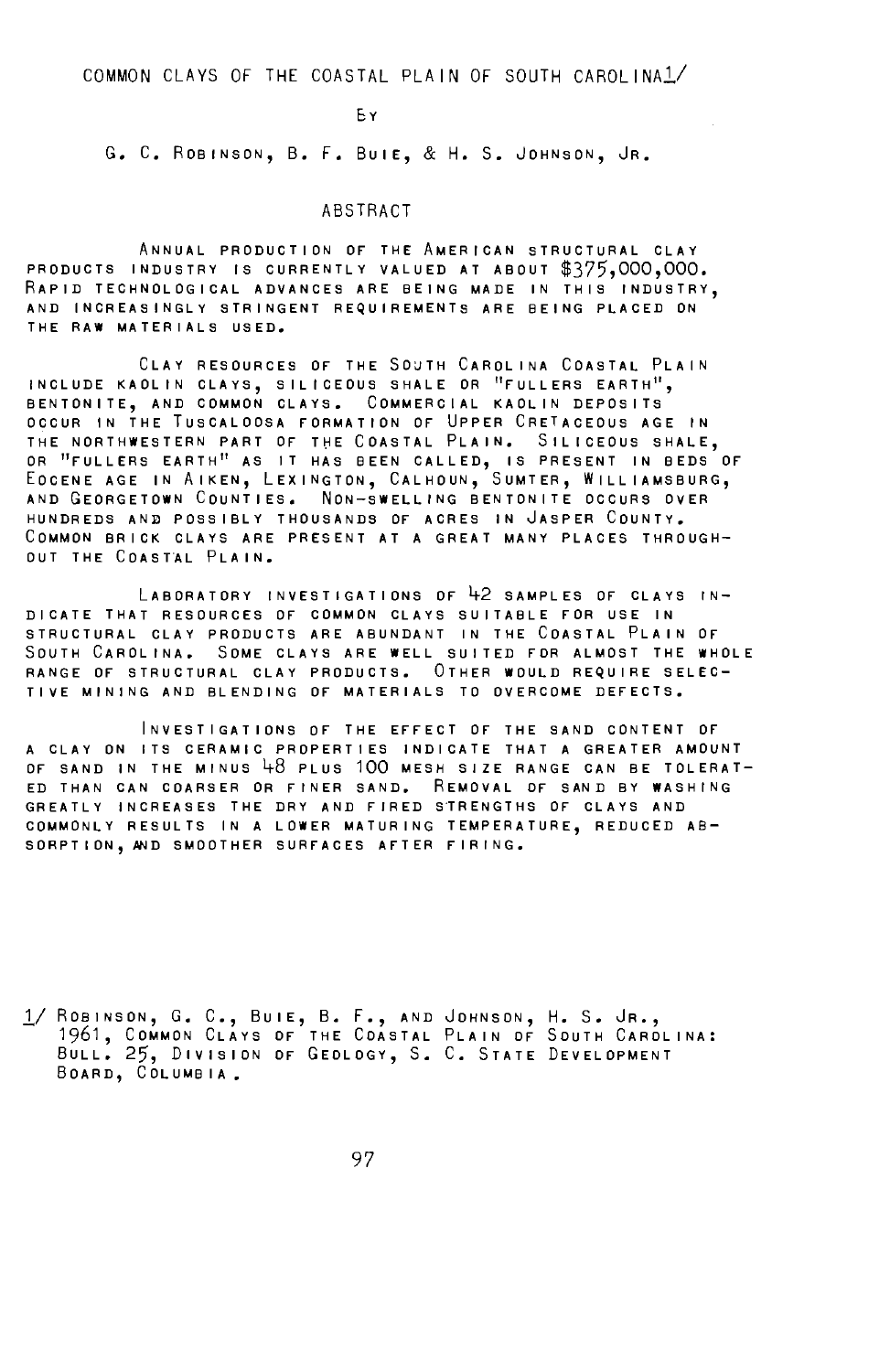GEOLOGY OF THE FORT JACKSON NORTH QUADRANGLE, S. C.l/

**R**<sub>y</sub>

w. K. POOSER AND H. s. JOHNSON, JR.

#### ABSTRACT

THE FORT JACKSON NORTH  $7\frac{1}{2}$  minute quadrangle is in THE FALL LINE ZONE AT THE NORTHWESTERN EDGE OF THE COASTAL PLAIN PROVINCE IMMEDIATELY NORTHEAST OF COLUMBIA, S. C. MAXI-MUM RELIEF IN THE AREA IS ABOUT 370 FEET, AND THE HIGHEST ELEVATION IS 515 FEET ABOVE SEA LEVEL.

ROCKS IN THE QUADRANGLE INCLUDE METAMORPHOSED SEDI-MENTARY AND VOLCANIC ROCKS OF EARLY PALEOZOIC OR LATE PRECAMBRIAN AGE (CAROLINA SLATE GROUP) IN THE NORTHWESTERN PART OF THE AREA AND UNCONSOLIDATED SAND, CLAY, AND GRAVEL OF UPPER CRETACEOUS (TUSCALOOSA FORMATION) AND YOUNGER AGE OVER THE GREATER PART OF THE MAP AREA. THE METAMORPHIC ROCKS ARE PART OF THE PIED-MONT PHYSIOGRAPHIC PROVINCE, AND THE UNCONSOLIDATED SEDIMENTS ARE PART OF THE COASTAL PLAIN PROVINCE. PALEOZOIC GRANITE STOCKS AND TRIASSIC(?) DIABASE DIKES INTRUDE THE PIEDMONT ROCKS.

OVER LARGE PORTIONS OF THE NORTHERN HALF OF THE QUAD-RANGLE BUFF TO CREAM COLORED FINE TO COARSE GRAINED SAND IN DEPOSITS UP TO 90 FEET THICK UNCONFORMABLY OVERLIES THE Tus-CALOOSA FORMATION. THIS SAND IS PREDOMINANTLY EOLIAN IN ORIGIN BUT IN PLACES IS WATER LAID. PREVAILING WINDS WERE FROM THE WEST. THE AGE OF THE SAND UNIT IS NOT KNOWN BUT IT IS AT LEAST POST EOCENE AND MAY BE MUCH YOUNGER.

MINERAL RESOURCES IN THE FORT JACKSON NORTH QUADRANGLE INCLUDE SHALE, KAOLIN, CLAYEY SAND, AND SAND. GROUND WATER YIELDS UP TO SEVERAL HUNDRED GALLONS PER MINUTE ARE OBTAINABLE FROM THE TusCALOOSA FORMATION IN THE SOUTHEASTERN PART OF THE MAP AREA.

 $1/$  POOSER, W. K., AND JOHNSON, H. S. JR., 1961, GEOLOGY OF THE FORT JACKSON NORTH QUADRANGLE, S. C.: MS-3, DIVISION OF GEOLOGY, S. C. STATE DEVELOPMENT BOARD, COLUMBIA.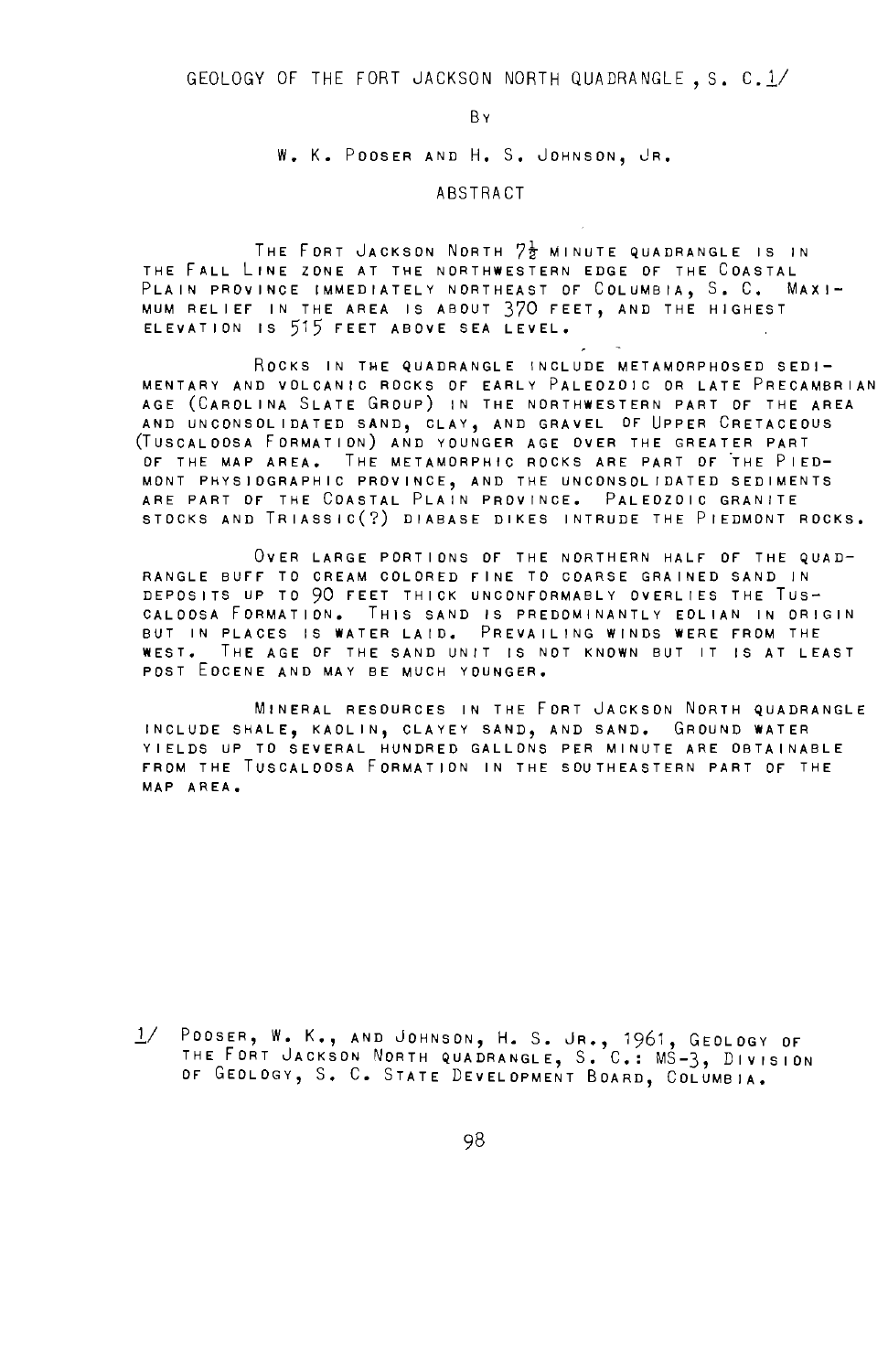

FIG. 1. GEOLOGICAL MAP OF SOUTH CAROLINA PUBLISHED IN 1883 WITH ANNUAL REPORT OF S. C. DEPARTMENT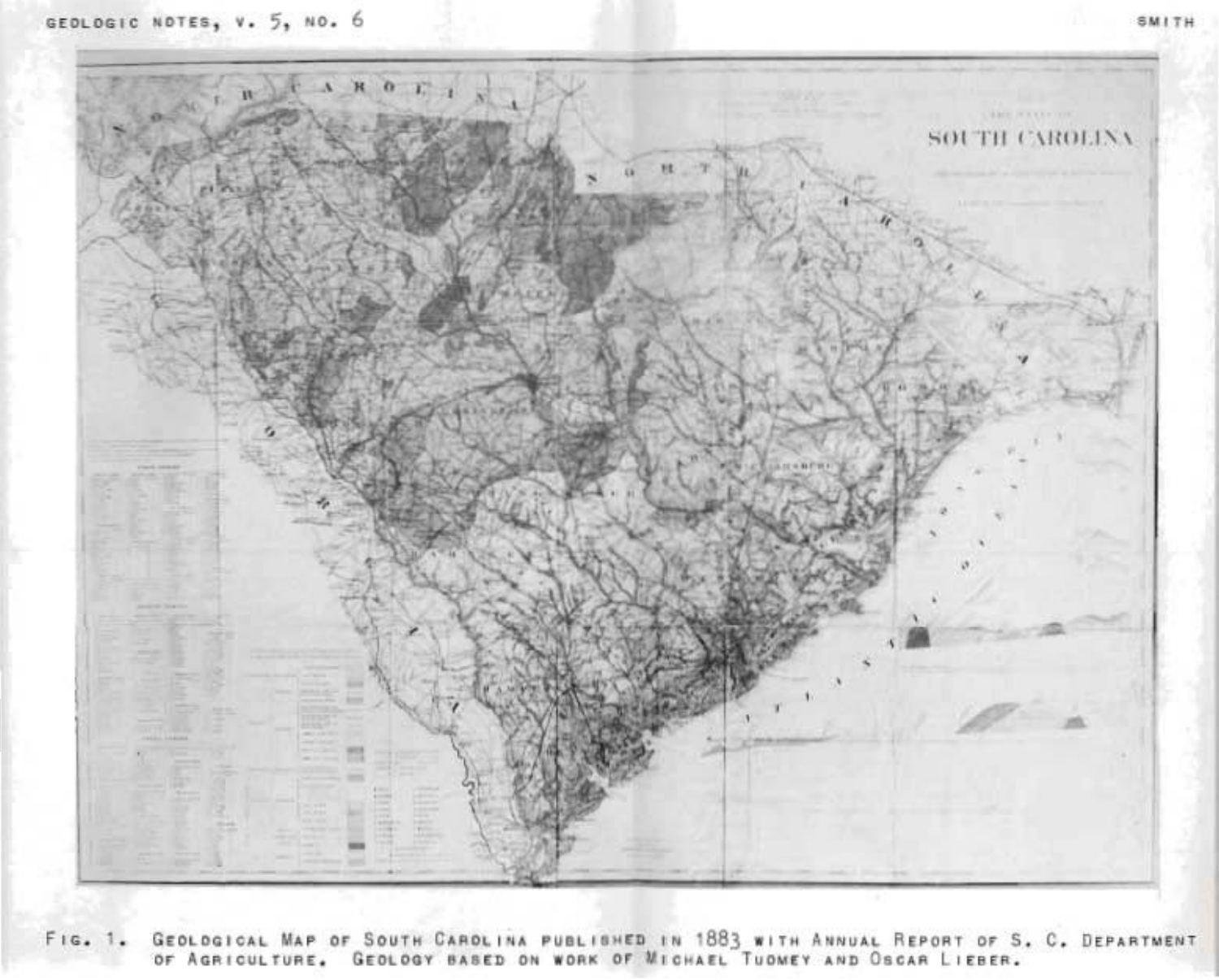

Fig. I. Generalized geologic map of Oconee County, South Carolina.